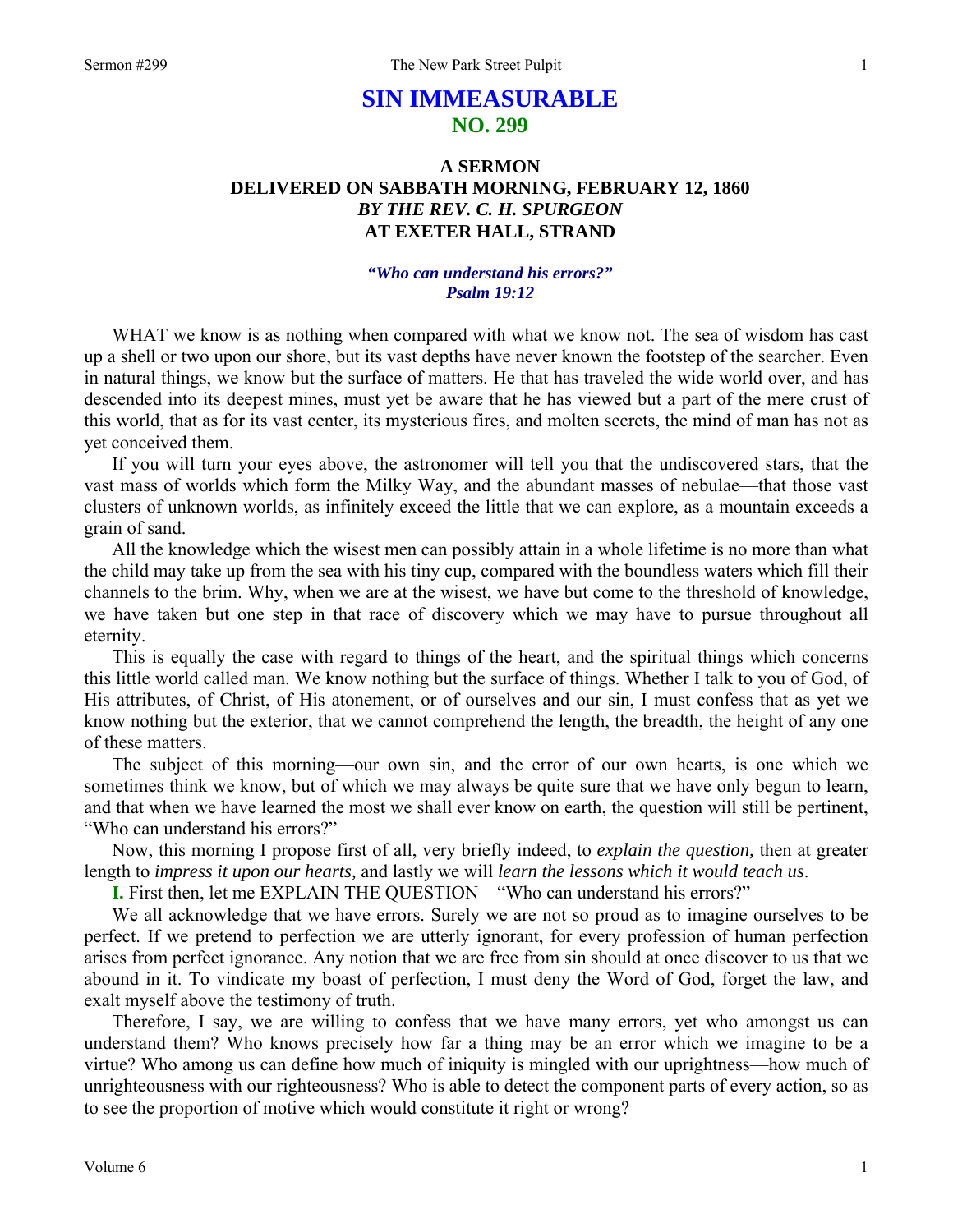He were indeed a crafty man who should be able to unmask an action and divide it into essential motives which are its component parts. Where we think we are right, who knows but what we may be wrong? Where even with the strictest scrutiny we have arrived at the conclusion that we have done a good thing, who among us is quite sure that he has not been mistaken? May not the apparent good be so marred with internal motive as to become a real evil?

Who again can understand his errors, so as always to detect a fault when it has been committed? The shades of evil are perceptible to God, but not always perceptible to us. Our eye has been so blinded and its vision so ruined by the fall, the absolute black of sin we can detect, but the shades of its darkness we are unable to discern. And yet the slightest shadow of sin is perceptible to God, and that very shade divides us from the Perfect One, and causes us to be guilty of sin. Who amongst us has that keen method of judging himself, so that he shall be able to discover the first trace of evil? "Who can understand his errors?" Surely, no man will claim wisdom so profound as this.

But to come to more common matters by which perhaps we may the more understand our text. Who can understand the *number* of his errors? The mightiest mind could not count the sins of a single *day*. As the multitude of sparks from a furnace, so innumerable are the iniquities of one day. We might sooner count the grains of sand on the seashore, than the iniquities of one man's life.

A life most purged and pure is still as full of sin as the sea is full of salt. And who is he who can weigh the salt of the sea, or can detect it as it mingles with every fluid particle? But if he could do this, he could not tell how vast an amount of evil saturates our entire life, and how innumerable are those deeds, and thoughts, and words of disobedience, which have cast us out from the presence of God, and caused Him to abhor the creatures which His own hands have made.

Again, even if we could tell the number of human sins, who, in the next place, could estimate their *guilt?* Before God's mind the guilt of one sin, and such a one as we foolishly call a little one—the guilt of one sin merits His eternal displeasure. Until that one iniquity be washed out with blood, God cannot accept the soul and take it to His heart as His own offspring. Though He has made man, and is infinitely benevolent, yet His sense of justice is so strong, and stern, and inflexible, that from His presence He must drive out His dearest child if one single sin should remain unforgiven. Who then amongst us can tell the guilt of guilt, the heinousness of that ungrateful rebellion which man has commenced and carried on against his wise and gracious Creator?

Sin, like hell, is a bottomless pit! Oh, brethren, there never lived a man yet who really knew how guilty he was, for if such a being could be fully conscious of all his own guilt, he would carry hell in his bowels. Nay, I often think that scarcely can the damned in perdition know all the guilt of their iniquity, or else even their furnace might be heated seven times hotter, and Tophet's streams would be enlarged to an un-measurable depth. The hell which is contained in a single evil thought is unutterable and unimaginable. God only knows the blackness, the horror of darkness, which is condensed into the thought of evil.

And then again, I think our text would convey to us this idea. Who can understand the peculiar *aggravation* of his own transgression? Now, answering the question for myself, I feel that as a minister of Christ I cannot understand my errors. Placed where multitudes listen to the Word from my lips, my responsibilities are so tremendous, that the moment I think of them, a mountain presses upon my soul. There have been times when I have wished to imitate Jonah and take ship and flee away from the work which God has thrust upon me, for I am conscious that I have not served Him as I ought.

When I have preached most earnestly, I go to my chamber and repent that I have preached in so heartless a manner. When I have wept over your souls, and when I have agonized in prayer, I have yet been conscious that I have not wrestled with God as I ought to have wrestled, and that I have not felt for your souls as I ought to feel. The errors which a man may commit in the ministry are incalculable. There is no hell I think that shall be hot enough for the man who is unfaithful here.

There can be no curse too horrible to be hurled upon the head of that man who leads others astray when he ought to guide them in the path of peace, or who deals with sacred things as if they were

2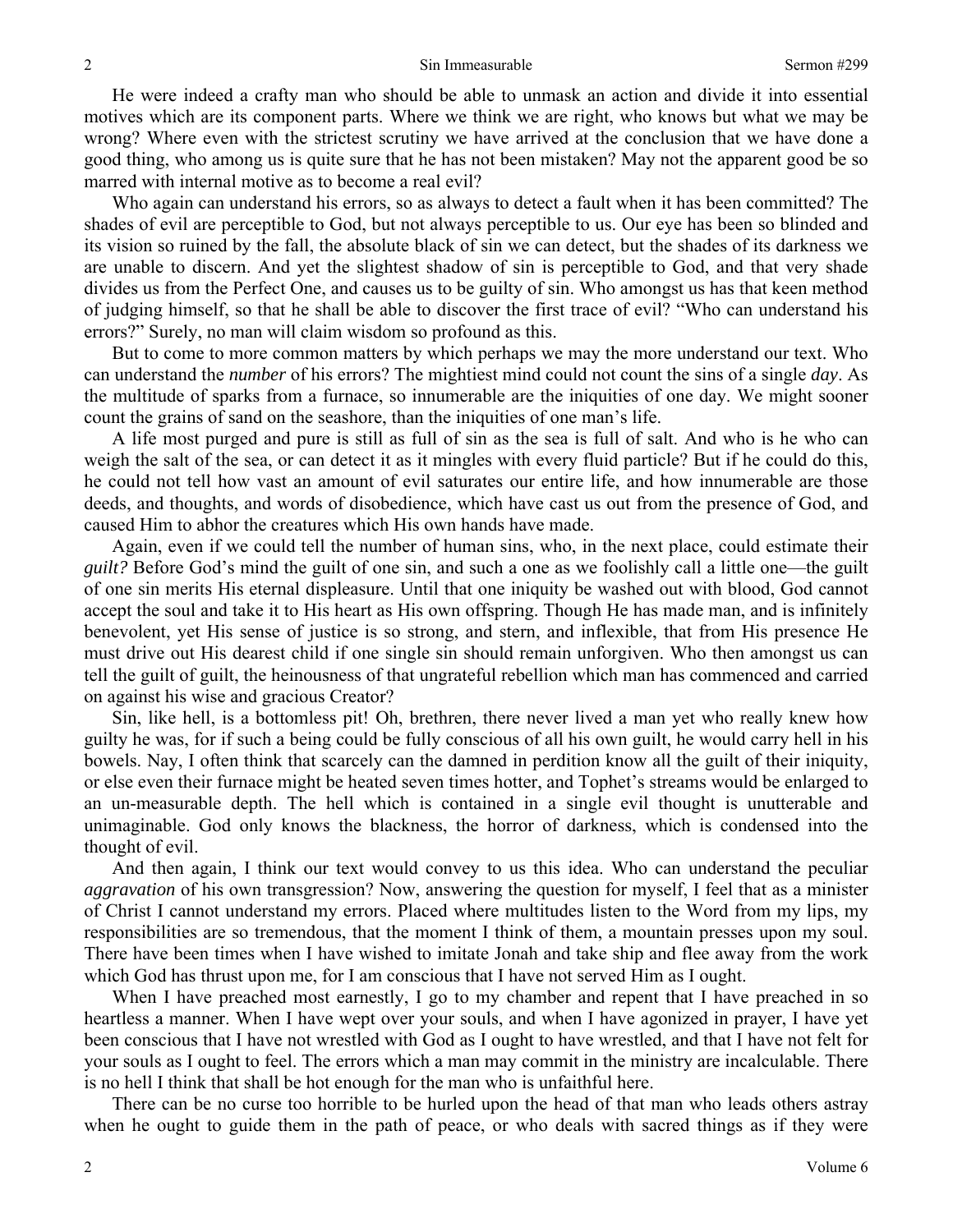#### Sermon #299 Sin Immeasurable

matters of no weight and but of slight importance. I bring here any minister of Christ that lives, and if he be a man really filled with the Holy Spirit, he will tell you that when he is bowed down with the solemnity of his office, he would give up the work if he dare, that if it were not for something beyond, mysterious impulses that drive him forward, he would take his hand from the plough and leave the field of battle. Lord, have mercy upon Your ministers, for, beyond all other men, we need mercy.

And now I single out any other member of my congregation, and whatever is your position in life, whatever your education, or the peculiar providences through which you have passed, I will insist upon it that there is something special about your case which makes your sin such sin, that you cannot understand how vile it is.

Perhaps you have had a pious mother who wept over you in your childhood, and dedicated you to God when you were in your cradle. Your sin is doubly sin. There is about it a scarlet hue which is not to be discovered in an ordinary criminal. You have been directed from your youth up in the way of righteousness, and if you have gone astray, every step you have taken has been not a *step* to hell but a *stride* thither. *You* do not sin so cheaply as others. Other men's scores run up fast, but where there are pence put down for other sinners, there are pounds put down for you, because you know your duty but you do it not.

He that breaks through a mother's bosom to hell goes to its lowest depths. There is in hell a degree of torture, and the deepest should surely be reserved for the man who leaps over a mother's prayers into perdition. Or you may never have this to account for, but you may have an equal aggravation. You have been at sea, sir. Many times you have been in danger of being shipwrecked. You have had miraculous escapes.

Now every one of these shipwrecks has been a warning to you. God has brought you to the gates of death, and you have promised that if He would but save your wretched soul that you would lead a fresh life—that you would begin to serve your Maker. You have lied to your God. Your sins before you uttered that vow were evil enough, but now you break not only the law, but your own covenant which you voluntarily made with God in the hour of sickness.

You have, some of you perhaps, been thrown from a horse, or have been attacked by fever, or in other ways have been brought to the very gates of the grave. What solemnity is attached to your life now! He that rode in the charge of Balaclava and yet came back alive—saved alive where hundreds die—should from that time consider himself to be God's man, saved by a singular providence for singular ends.

But you too have had your escapes, if not quite as full of wonder, yet certainly quite as special instances of God's goodness. And now, every error you commit becomes unutterably wicked, and of you I may say, "Who can understand his errors?"

But I might exhaust the congregation by bringing up one by one. Here comes the father. Sir, your sins will be imitated by your children. You cannot therefore understand your errors, because they are sins against your own offspring—sins against the children that have sprung from your own loins.

Here is the magistrate. Sir, your sins are of a peculiar dye, because, standing in your position, your character is watched and looked up to, and whatever you do becomes the excuse of other men.

I bring up another man who holds no office in the state whatever, and who perhaps is little known among men. But sir, you have received special grace from God, you have had rich enjoyment of the light of your Savior's countenance, you have been poor, but He has made you rich—rich in faith. Now when you rebel against Him, the sins of God's favorites are sins indeed.

Iniquities committed by the people of God become as huge, as high Olympus, and reach the very stars. Who among us, then, can understand his errors, their special aggravations, their number and their guilt? Lord, search Thou us and know our ways!

**II.** I have thus tried briefly to explain my text, now I come to THE IMPRESSING OF IT ON THE HEART, as God the Holy Spirit shall help me.

3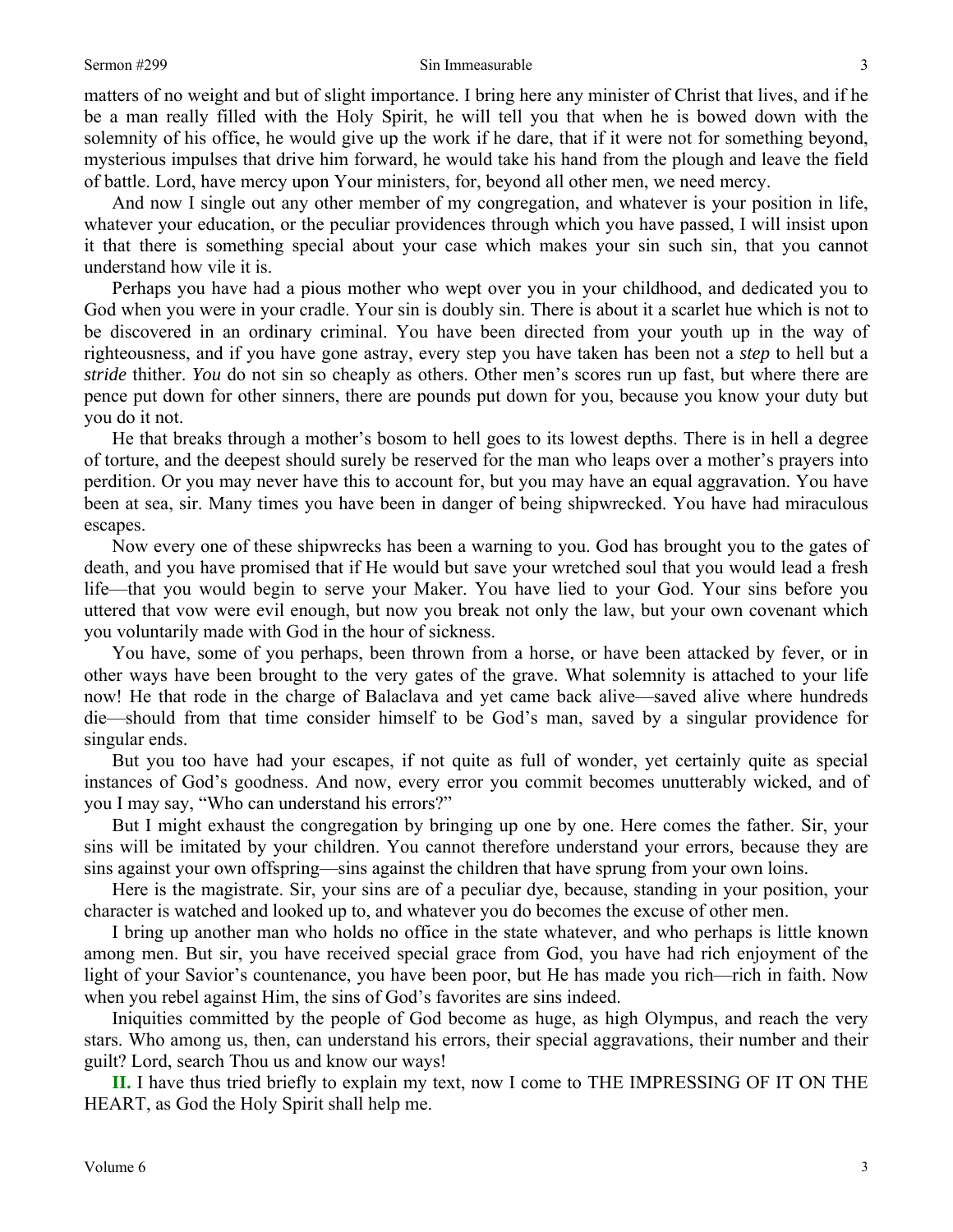Before a man could understand his errors there are several mysteries which he must know. But each one of these mysteries, I think, is beyond his knowledge, and consequently, the understanding of the whole depth of the guilt of his sin must be quite beyond human power.

Now, the first mystery that man must understand is *the fall*. Until I know how much all my powers are debased and depraved, how thoroughly my will is perverted and my judgment turned from its right channel, how really and essentially vicious my nature has become, it cannot be possible for me to know the whole extent of my guilt.

Here is a piece of iron laid upon the anvil. The hammers are plied upon it lustily. A thousand sparks are scattered on every side. Suppose it possible to count each spark as it falls from the anvil, yet who could guess the number of the unborn sparks that still lie latent and hidden in the mass of iron? Now, brethren, your sinful nature may be compared to that heated bar of iron. Temptations are the hammers, your sins the sparks. If you could count them (which you cannot do), yet who could tell the multitude of unborn iniquities—eggs of sin that lie slumbering in your souls? Yet must you know this before you know the whole sinfulness of your nature.

Our open sins are like the farmer's little sample which he brings to market. There are granaries full at home. The iniquities that we see are like the weeds upon the surface soil, but I have been told, and indeed have seen the truth of it, that if you dig six feet into the earth, and turn up fresh soil, there will be found in that soil six feet deep, the seeds of the indigenous weeds to the land. And so we are not to think merely of the sins that grow on the surface, but if we could turn our heart up to its core and center, we should find it as fully permeated with sin as every piece of putridity is with worms and rottenness.

The fact is, that man is a reeking mass of corruption. His whole soul is by nature so debased and so depraved, that no description which can be given of him even by inspired tongues can fully tell how base and vile a thing he is.

An ancient writer said once of the iniquity within, that it was like the stores of water which it is believed are hidden in the depths of the earth. God once broke up the fountains of the great deep, and then they covered the mountains twenty cubits upward. If God should ever withdraw His restraining grace and break up in our hearts the whole fountains of the great depths of our iniquity, it would be a flood so wondrous, that it would cover the highest tops of our hopes and the whole world within us would be drowned in dread despair. Not a living thing could be found in this sea of evil. It would cover all, and swallow up the whole of our manhood.

Ah! says an old proverb, "If man could wear his sins on his forehead, he would pull his hat over his eyes." That old Roman who said he would like to have a window into his heart that every man could see within it, did not know himself, for if he had had such a window he would soon have begged to have a pair of shutters, and he would have kept them shut up I am sure, for could he ever have seen his own heart, he would have been driven raving mad. God therefore spares all eyes but His own that desperate sight—a naked human heart.

Great God, here would we pause and cry, "Behold, I was shapen in iniquity, and in sin did my mother conceive me. Thou desirest truth in the inward parts, and in the hidden part thou shalt make me to know wisdom. Purge me with hyssop and I shall be clean; wash me and I shall be whiter than snow."

A second thing which it will be needful for us to understand before we can comprehend our errors is *God's law*. If I just describe the law for a moment, you will very readily see that you can never hope by any means to fully understand it. The law of God, as we read it in the ten great commandments, seems very simple, very easy. When we come however to put even its naked precepts into practice, we find that it is quite impossible for us to keep them fully.

Our amazement however increases, when we find that the law does not mean merely what it says, but that it has a spiritual meaning, a hidden depth of matter which at first sight we do not discover. For instance, the commandment, "Thou shalt not commit adultery," means more than the mere act—it refers to fornication and uncleanness of any shape, both in act, and word, and thought. Nay, to use our Savior's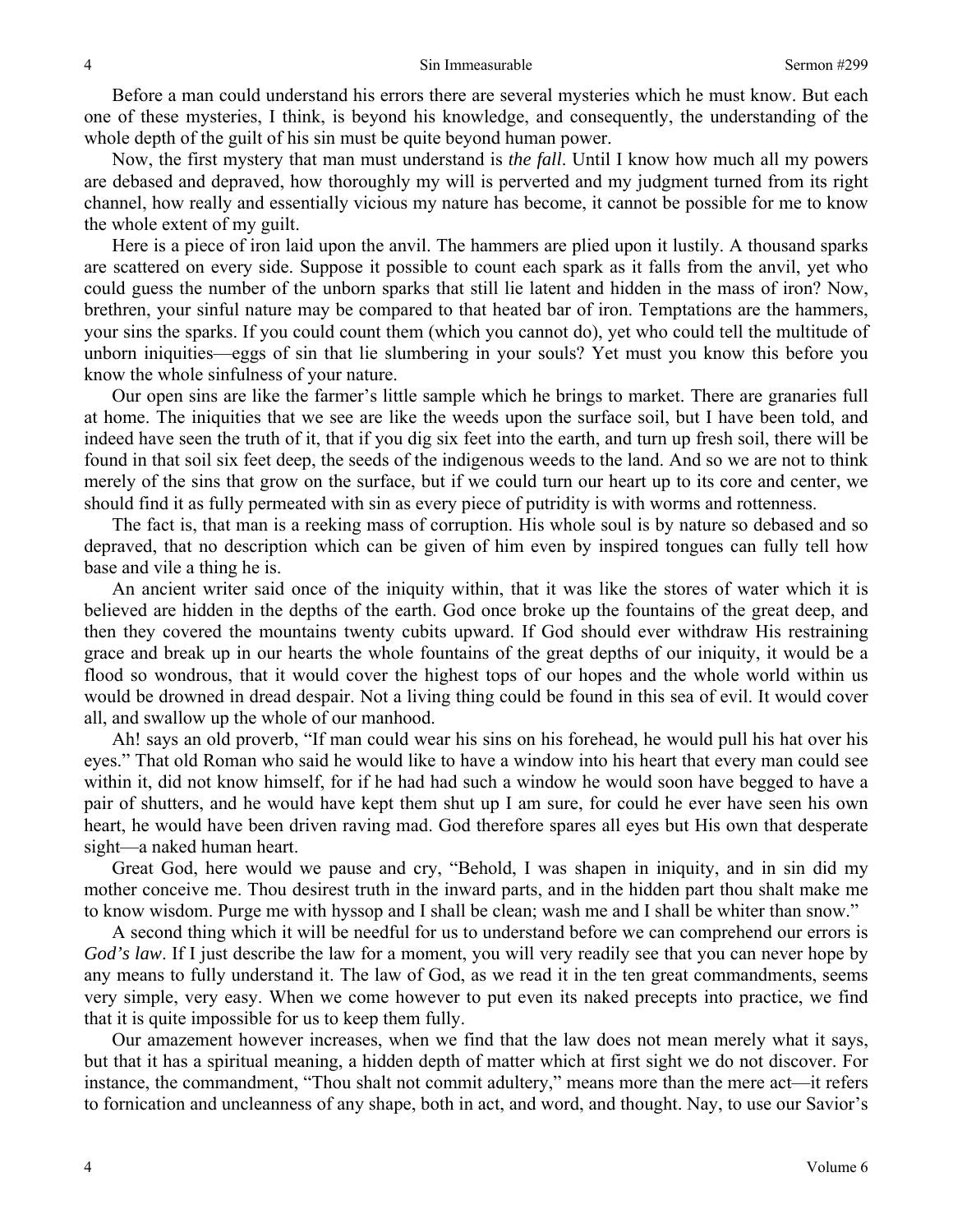own exposition of it, "He who looketh upon a woman to lust after her, committeth adultery already with her in his heart."

So with every commandment. The bare letter is nothing compared with the whole stupendous meaning and severe strictness of the rule. The commandments, if I may so speak, are like the stars. When seen with the naked eye, they appear to be brilliant points, if we could draw near to them, we should see them to be infinite worlds, greater than even our sun, stupendous though it is. So is it with the law of God. It seems to be but a luminous point, because we see it at a distance, but when we come nearer where Christ stood, and estimate the law as He saw it, then we find it is vast, immeasurable. "The commandment is exceeding broad."

Think then for a moment of the spirituality of the law, its extent and strictness. The law of Moses condemns for offense, without hope of pardon, and sin, like a millstone, is bound around the sinner's neck, and he is cast into the depths. Nay, the law deals with sins of thought—the imagination of evil is sin. The transit of sin across the heart, leaves the stain of impurity behind it. This law too, extends to every act—tracks us to our bedchamber, goes with us to our house of prayer, and if it discovers so much as the least sign of wavering from the strict path of integrity, it condemns us.

When we think of the law of God we may well be overwhelmed with horror, and sit down and say, "God be merciful to me, for to keep this law is utterly beyond my power; even to know the fullness of its meaning is not within finite capacity. Therefore great God cleanse us from our secret faults—save us by Thy grace, for by the law we can never be saved."

Nor yet, even if you should know these two things, should you be able to answer this question, for to comprehend our own errors, we must be able to understand *the perfection of God*. To get a full idea of how black sin is, you must know how bright God is. We see things by contrast. You will at one time have pointed out to you a color which appears perfectly white, yet it is possible for something to be whiter still, and when you think you have arrived at the very perfection of whiteness, you discover that there is still a shade, and that something may be found that is blanched to a higher state of purity.

When we put ourselves in comparison with the apostles, we discover that we are not what we should be, but if we could bring ourselves side by side with the purity of God, O what spots! what defilements should we find on our surface! While the Immaculate God stands before us as the bright background to set out the blackness of our iniquitous souls.

Ere you can know your own defilement those eyes must look into the unutterable glory of the divine character. Him before whom the heavens are not pure—who charges the angels with folly—you must know Him before you can know yourself. Hope not then, that you shall ever attain to a perfect knowledge of the depths of your own sin.

Again, he that would understand his errors in all their heinousness must know the mystery of *hell*. We must walk that burning marl, stand in the midst of the blazing flame, nay, feel it. We must feel the venom of destruction as it makes the blood boil in each vein. We must find our nerves converted into fiery roads, along which the hot feet of pain shall travel, hurrying with lightning pace. We must know the extent of eternity, and then the unutterable agony of that eternal wrath of God which abides on the souls of the lost, before we can know the awful character of sin.

You may best measure the sin by the punishment. Depend upon it, God will not put His creatures to a single pang more pain than justice absolutely demands. There is no such thing as sovereign torture or sovereign hell. God does not stretch His creature on the rack like a tyrant, He will give him but what he deserves, and perhaps, even when God's wrath is fiercest against sin, He does not punish the sinner so much as his sin might warrant, but only as much as it demands.

At any rate, there will not be a grain more of wormwood in the cup of the lost than naked justice absolutely requires. Then, O my God! if Your creatures are to be cast into a lake that burns with fire and brimstone—if into a pit that is bottomless lost souls must be driven, then what a hideous thing sin must be. I cannot understand that torture, therefore I cannot understand the guilt that deserves it. Yet am I conscious that my guilt deserves it, or else God would not have threatened me with it, for He is just and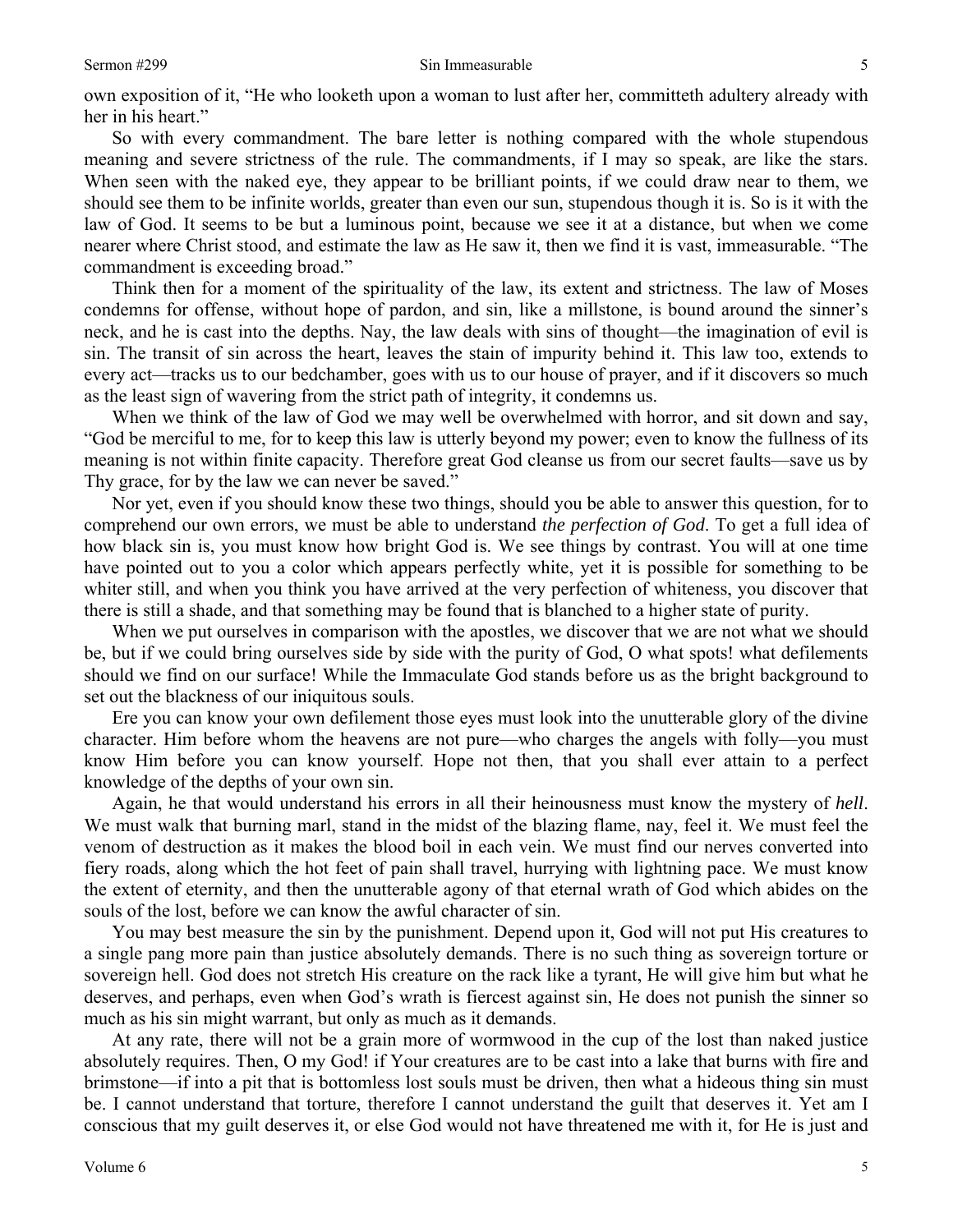I am unjust, He is holy and righteous, and good, and He would not punish me more for my sin than my sin absolutely required.

Yet once more—a last endeavor to impress this question of my text upon our hearts. George Herbert says very sweetly—"He who would know sin let him repair to Olivet, and he shall see a man so wrung with pain that all His head, His hair, His garments bloody be. Sin was that press and vice which forced pain to hunt its cruel food through every vein."

You must see Christ, sweating as it were great drops of blood—you must have a vision of Him with the spittle running down His cheeks, with His back torn by the accursed whip—you must see Him going on His dolorous journey through Jerusalem—you must behold Him fainting under the weight of the cross—you must see Him as the nails are driven through His hands and through His feet—your tearful eye must watch the throes of the grim agonies of death—you must drink of the bitterness of wormwood mingled with the gall—you must stand in the thick darkness with your own soul exceeding sorrowful, even unto death, you must yourself cry that awful earth-startling cry of "Lama sabacthani"—you too must, as He did, feel all that weight of God's almighty wrath—you must be ground between the upper and nether millstones of wrath and vengeance—you must drink of the cup to its last dregs, and like Jesus cry—"It is finished," or else you can never know all your errors and understand the guilt of your sin.

But this is clearly impossible and undesirable. Who wishes to suffer as the Savior suffered, to endure all the horrors which He endured? He, blessed be His name, has suffered for us. The cup is emptied now. The cross stands up no longer for us to die thereon. Quenched is the flame of hell for every true believer.

Now no more is God angry with His people, for *He* has put away sin through the sacrifice of Himself. Yet I say it again, before we could know sin we must know the whole of that awful wrath of God which Jesus Christ endured. Who, then, can understand his errors?

**III.** I hope to have your patient attention but a few moments longer while I make THE PRACTICAL APPLICATION, by touching upon the lessons which are drawn from such a subject as this.

The first lesson is—Behold then the folly of all hope of salvation by our own righteousness. Come hither, you that trust in yourselves. Look to Sinai, altogether in a smoke, and tremble and despair. You say that you have good works. Alas your *good* works are evil, but have you no *evil* ones? Do you deny that you have ever sinned?

Ah! my hearer, are you so besotted as to declare that your thoughts have all been chaste, your desires all heavenly, and yours actions all pure? Oh, man, if all this were true, if you had no sins of commission, yet what about your sins of omission? Have you done all that God and that your brother could require of you?

Oh these sins of omission! The hungry that you have not fed, the naked that you have not clothed, the sick ones and those that are in prison that you have not visited—remember it was for sins like these that the goats were found at the left hand at last. Not for what they did do, but for what they did not do the things they left undone, these men were cast into the lake of fire.

Oh, my hearer, have done with your boasting, pull out those plumes from your helmet you rebellious one, and come with your glory draggling in the mire, and with your bright garment stained, and now confess that you have no righteousness of your own—that you are all unclean, and full of sin.

If but this one practical lesson were learned, it were sufficient to repay this morning's gathering, and a blessing would be conveyed to every spirit that had learned it.

But now we come to another—*how vain are all hopes of salvation by our feelings*. We have a new legalism to fight with in our Christian churches. There are men and women who think they must not believe on Christ till they feel their sins up to a most agonizing point. They think they must feel a certain degree of sorrow, a high degree of sense of need before they may come to Christ at all. Ah! soul, if you are never saved till you know all your guilt, you will never be saved, for you can never know it.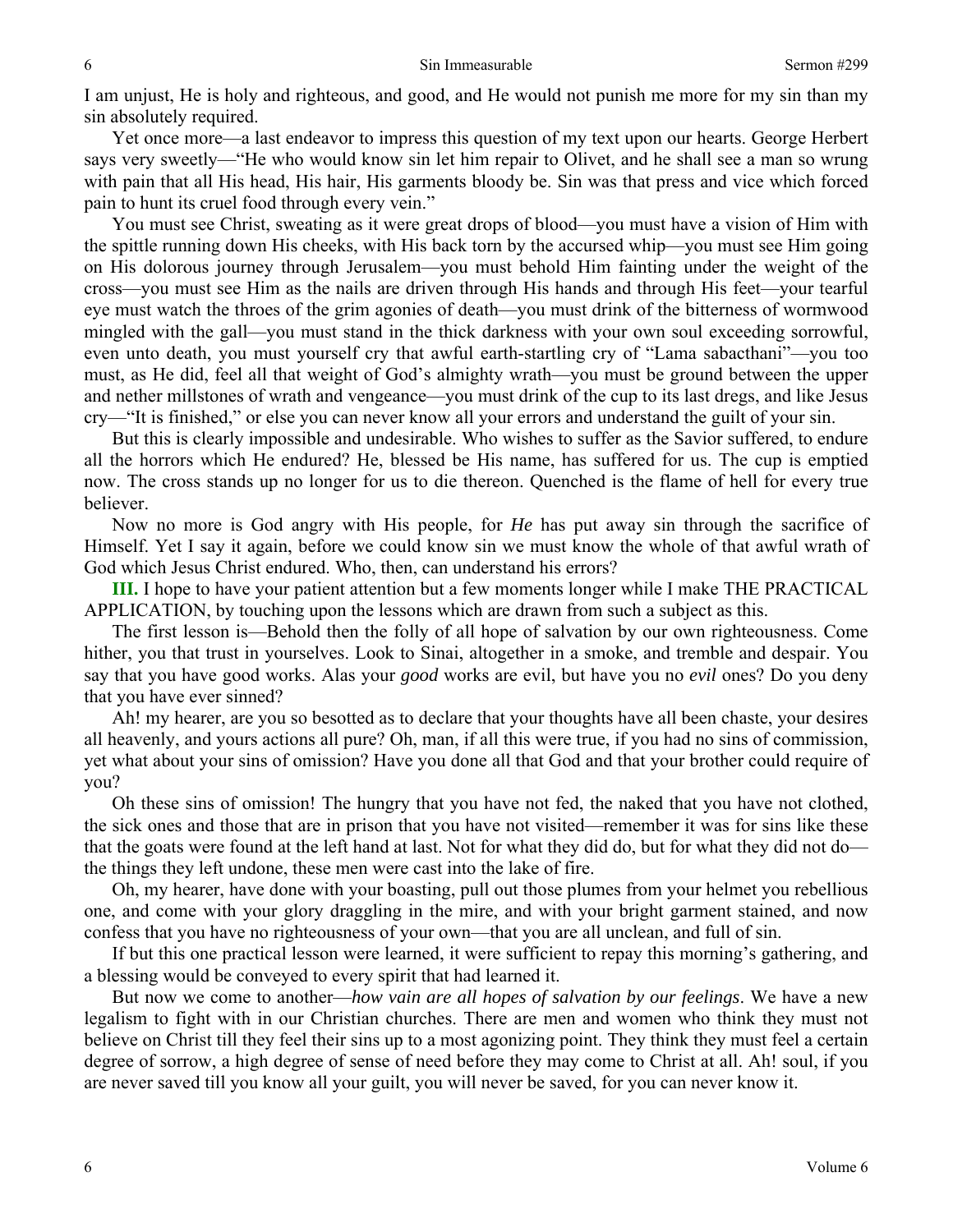I have shown you the utter impossibility of your ever being able to discover the whole heights and depths of your own lost state. Man, don't try to be saved by your feelings. Come and take Christ just as He is, and come to Him just as you are.

"But sir, *may* I come? I am not invited to come." Yes you are, "Whosoever will, let him come." Don't believe that the invitations of the Gospel are given only to characters, they are, some of them, unlimited invitations. It is the duty of every man to believe on the Lord Jesus Christ. It is every man's solemn duty to trust Christ, not because of anything that man is, or is not, but because he is commanded to do it. "This is the command of God, that ye believe on Jesus Christ whom he has sent."

### *"O, believe the promise true, God to you His Son has given.*

Trust now in His precious blood, you are saved, and you shall see His face in heaven. Despair of being saved by feeling, since perfect feelings are impossible, and a perfect knowledge of our own guilt is quite beyond our reach. Come, then to Christ, hard-hearted as you are, and take Him to be the Savior of your hard heart. Come, poor stony conscience, poor icy soul, come as you are, He will warm you, He will melt you.

> *"True belief, and true repentance, Every grace that brings us nigh; Without money, Come to Jesus Christ and buy."*

But again. Another sweet inference—and surely this might well be the last—is this, what grace is this which pardons sin?—sin so great that the most enlarged capacity cannot comprehend its heinousness.

Oh! I know my sins reach from the east even to the west—that aiming at the eternal skies they rise like pointed mountains towards heaven. But then, blessed be the name of God, the blood of Christ is wider than my sin. That shoreless flood of Jesus' merit is deeper than the heights of my iniquities. My sin may be great, but His merit is greater still. I cannot conceive my own guilt, much less express it, but the blood of Jesus Christ, God's dear Son, cleanses us from all sin. Infinite guilt, but infinite pardon. Boundless iniquities, but boundless merits to cover all.

What if your sins were greater than heaven's breadth, yet Christ is greater than heaven. The heaven of heavens cannot contain Him. If your sins were deeper than the bottomless hell, yet Christ's atonement is deeper still, for He descended deeper than ever man himself as yet has dived—even damned men in all the horror of their agony, for Christ went to the end of punishment, and deeper your sins can never plunge.

Oh! boundless love, that covers all my faults. My poor hearer, believe on Christ now. God help you to believe. May the Spirit now enable you to trust in Jesus. You cannot save yourself. All hopes of selfsalvation are delusive. Now give up, have done with self, and take Christ. Just as you are, drop into His arms. He will take you, He will save you. He died to do it, and He lives to accomplish it. He will not lose the spirit that casts itself into His hands and makes Him his all in all.

I think I must not detain you longer. The subject is one which might command a far larger mind than mine, and better words than I can gather now, but if it has struck home I am thankful to God. Let me echo again and again the one sentiment I wish for all to receive, which is just this. We are so vile that our vileness is beyond our own comprehension, but nevertheless, the blood of Christ has infinite efficacy, and he that believeth in the Lord Jesus is saved, be his sins ever so many, but he that believeth not must be lost, be his sins never so few.

God bless you all for Christ's sake.